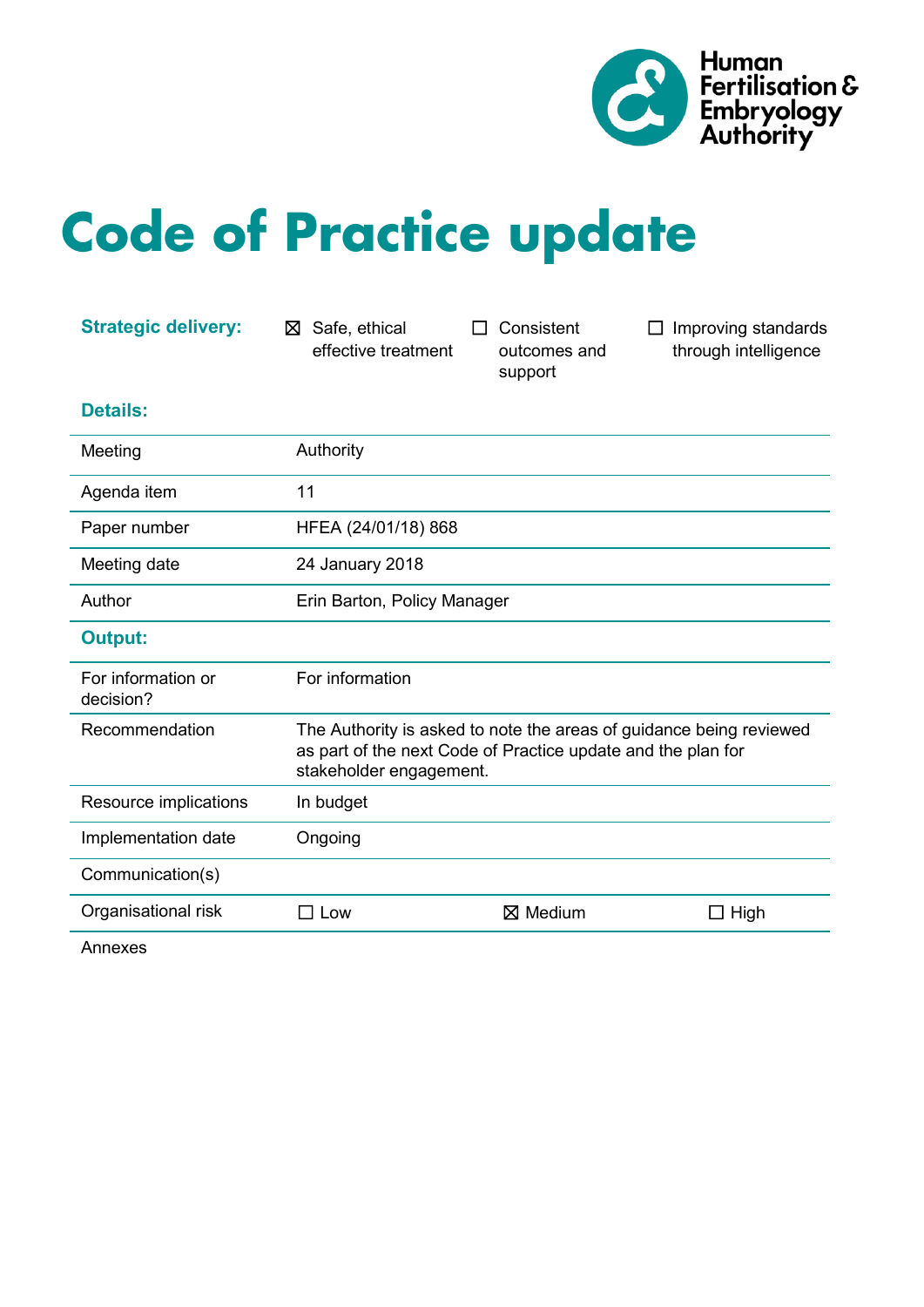## **1. Introduction**

- **1.1.** The Authority is required to publish a Code of Practice to provide licensed clinics and research establishments with guidance on how they should carry out licensed activities in line with legislation. The Code of Practice is reviewed regularly to update existing, or incorporate new, requirements. Although we call it a Code of Practice update, the policy decisions involved can lead to other regulatory tools such as General Directions, consent forms and best practice guidance, being updated too.
- **1.2.** At a previous meeting the Authority was made aware that a new, major update was in preparation, looking at a number of policy areas and at the format and structure. This paper provides a summary of the areas of the Code that will be revised and the engagement processes that will help shape the work. We aim to launch a new 9th edition of the Code of Practice for 1 October 2018.

## **2. Areas of guidance**

**2.1.** The following areas of guidance are being reviewed as part of the next update. The areas of focus arise in part from a desire to ensure that the Code better supports the Authority's strategic ambitions for 2017-20, and in part from enquiries we have received from inspectors and clinics, policy projects, and from general discussions.

#### **Information provision to patients**

**2.2.** As part of promoting safe, ethical and effective treatment, one of the aims of the HFEA 2017-20 Strategy is to increase patients' understanding of the science and evidence base behind treatments and added extras known as treatment add ons. We have already produced clear, evidence based information about treatment add ons for the HFEA website, we now want to make sure that clinics are providing patients with similarly clear, evidence based information about the treatments they are offering through updated guidance in the Code of Practice.

#### **Donor screening and quarantine requirements**

**2.3.** Donor screening and quarantine requirements are an area that the sector has long struggled with, in part due to conflicting or unclear guidance from a variety of professional bodies or organisations. We aim to provide greater clarity in this area, particularly in respect of different interpretations of guidance relating to quarantine requirements for donor sperm when Nucleic Acid Amplification (NAT) testing is used.

#### **Egg sharing**

**2.4.** When the Code of Practice was updated in April 2017, the guidance on egg sharing was changed to explicitly rule out "egg giving". This is when a woman undergoes two cycles of stimulation and the eggs from one cycle are kept, and one set are donated. However, the guidance does make a provision for "exceptional circumstances" where all eggs could be "given", rather than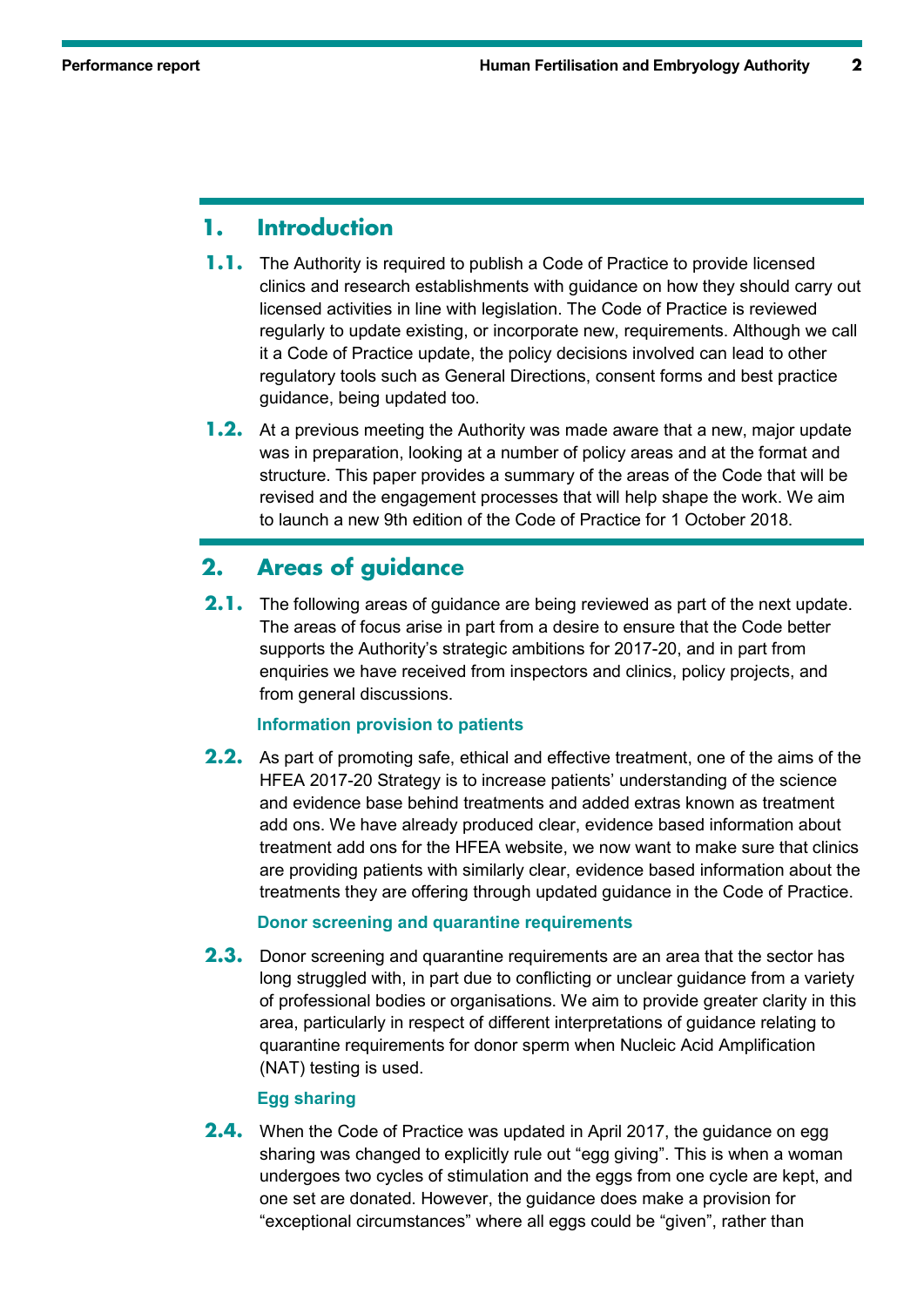shared, if undergoing treatment at this time would be harmful for the egg giver, and freezing the eggs is not possible. We have been asked to consider whether there are enough examples of what could constitute "exceptional circumstances" for this to be useful, and whether this provision could still be harmfully misinterpreted.

**2.5.** We are also reviewing our guidance on egg sharing after concerns raised last year about about the way in which some clinics have promoted their egg sharing arrangements. Our own inspections into these allegations concluded that there was "some evidence of an overly informal culture about the provision of information to patients in relation to donation treatment" and that there is "work to do to further emphasise the special nature of egg donation and egg sharing".

#### **Obtaining and retaining electronic consent**

**2.6.** Practice in clinics is changing and the NHS is going paperless in 2020. We are considering how we should update our guidance to reflect this, with consideration to the law and its stance on written consent.

#### **Consent to data research**

**2.7.** We are currently looking at ways to increase the proportion of patients that consent to the use of their identifying information for use in research. One strand of this project is to consider whether guidance in the Code of Practice on consent to disclosure to researchers could be improved to support clinics seeking consent from patients.

#### **Extending storage for gamete providers**

**2.8.** Current guidance in the Code of Practice is sometimes misinterpreted by clinics and relied on to allow the extension of storage for gamete providers in circumstances where the regulations do not envisage extended storage. We aim to clarify guidance in this area.

#### **Leadership**

**2.9.** The Authority has already signalled its desire to see greater leadership in clinics to improve the quality of care. As part of that work we aim to review our Code of Practice guidance on the responsibilities of a Person Responsible (PR) and leadership more generally within the clinic. (There are other elements to this work which sit outside of the Code of Practice update including a training programme, revised PR Entry Programme test, and updated inspection tools.)

#### **embryos**

**Implementing the EU Directive on import and export of gametes or** 

**2.10.** The purpose of the new Directive is to ensure that there are procedures for verifying the standards of quality and safety of gametes and embryos that are imported into the UK from non-EU establishments. The importing relationships will need to be approved by the HFEA, and as a result we will need to amend the requirements in the Code of Practice on factors which the clinic will need to reassure itself before importing or applying to establish an importing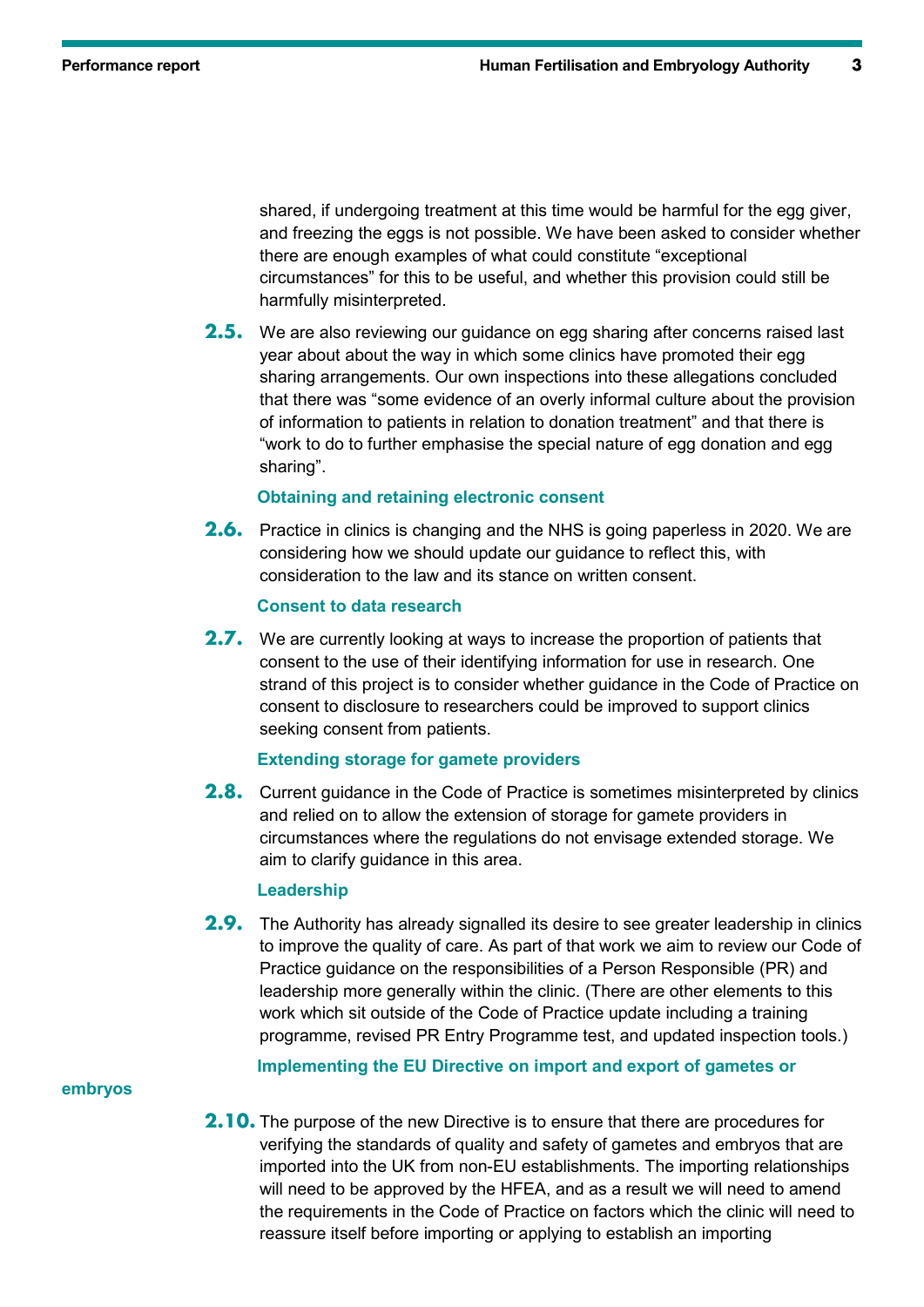relationship. We are also reviewing the policy on compensation and consent requirements for overseas donors in parallel to introducing the requirements of the Directive.

#### **Emotional support**

**2.11.** Improve the emotional experience of care, before during and after treatment or donation, is one of the Authority's key strategic aims. We have established a project to identify the key constituents of a service that offers good emotional support and consulting, and we are collaborating closely with a range of external stakeholders to identify good practice and different ways of sharing and promoting it across the sector. Various potential outputs will be explored with stakeholders during the course of the project, including updated Code of Practice guidance.

#### **Other**

- **2.12.** In addition, we will be addressing a range of minor issues that have been identified since the last update through enquiries we have received from inspectors and clinics, and from general discussions. We will conduct an audit of issues raised in Clinic Focus articles, Chair's or Chief Executive's Letters published since the last time they were reviewed as part of a Code of Practice update, and check that external links within the Code, for example links to professional body guidelines, are up to date.
- **2.13.** We are also using the opportunity of the 9th edition to make sure that the code is fit for purpose in today's clinic or laboratory, by gathering feedback on its format, structure and usability. We will check that guidance is where it should be, that it isn't too lengthy and that it is written in plain language. We will also assess whether any guidance can be removed or if anything should be added, for example reintroducing a glossary of terms.

### **3. Engagement plan**

- **3.1.** We have established a working group comprising a range of clinic and laboratory staff, including nurses, embryologists, quality managers, doctors, counsellors and administrators. The function of the group is to advise the Executive in developing the next edition of the Code of Practice, to comment on draft sections of the Code, and to provide feedback and suggestions on the format, structure and usability. The working group have met in December and January, and will meet again in March.
- **3.2.** We will be holding workshops in February in London, Edinburgh, Manchester and Bristol to hear stakeholders' views on the various areas of guidance under review, and on the format, structure and usability of the Code.
- **3.3.** We will also be adding some questions to our Opinion Leader stakeholder survey, asking for more general feedback on the Code and our regulatory tools.
- **3.4.** A draft version of the Code will be circulated in April for around four weeks to allow stakeholders to comment, and the Authority will receive a paper on the